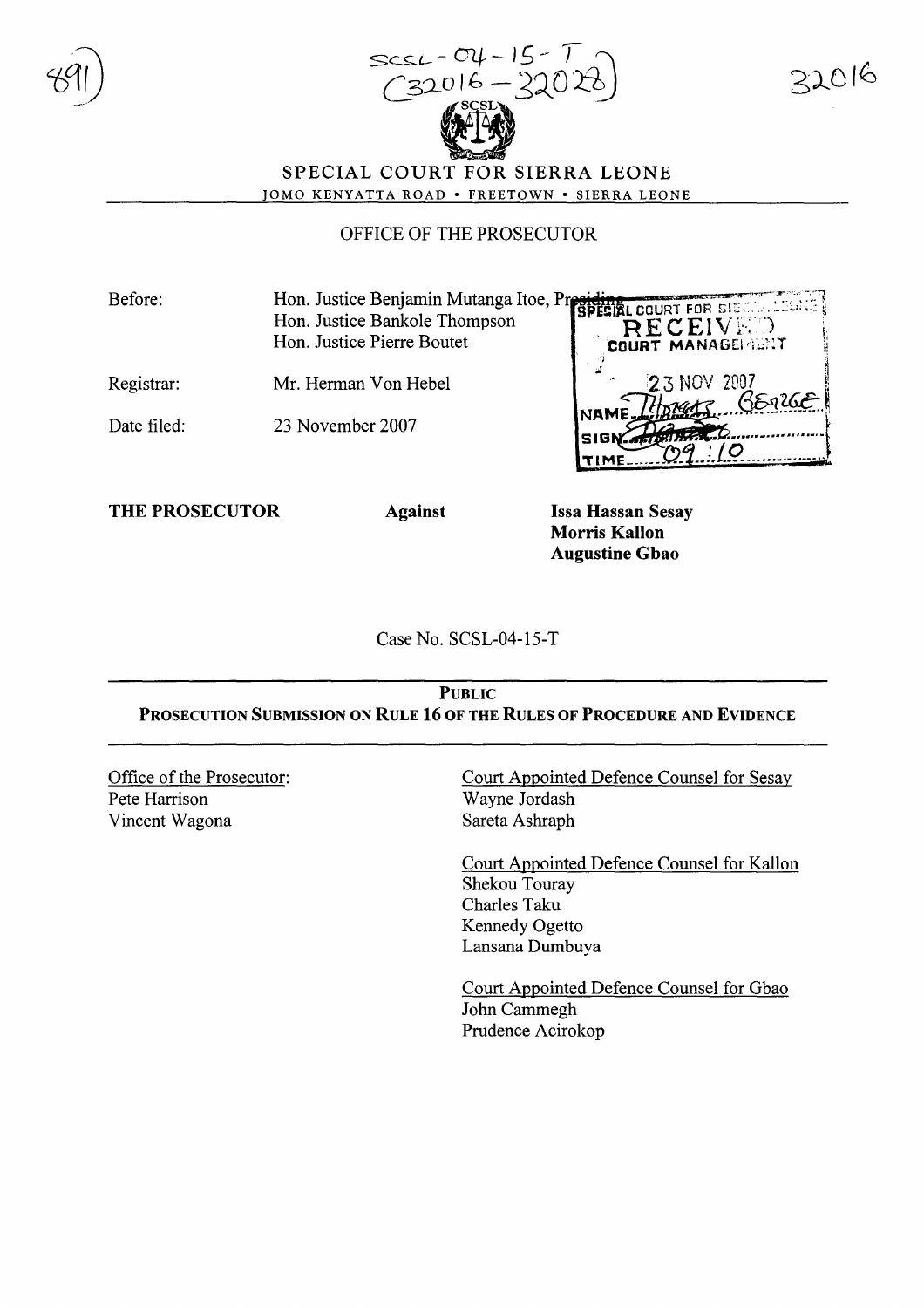#### I. **INTRODUCTION**

- 1. On 22 November 2007, the Trial Chamber asked the parties to deliver written submissions on the application of Rule 16 of the Rules of Procedure and Evidence of the Special Court for Sierra Leone ("Rules").
- 2. Rule 16 has functional equivalents at both the ICTY and the ICTR, but the equivalent Rules at the other two International Tribunals are significantly more comprehensive. The Rules from the three International Tribunals provide as follows:

| <b>SCSL</b>                                                          | <b>ICTY</b>                                                        | <b>ICTR</b>                                                        |
|----------------------------------------------------------------------|--------------------------------------------------------------------|--------------------------------------------------------------------|
| Rule 16: Absence and                                                 | Rule 15 bis Absence of a Judge                                     | Rule 15 bis Absence of a Judge                                     |
| Resignation                                                          |                                                                    |                                                                    |
| (A) If a Judge is unable to                                          | $(A)$ If                                                           | $(A)$ If                                                           |
| continue sitting in a proceeding,                                    |                                                                    |                                                                    |
| trial or appeal which has partly                                     | (i) a Judge is, for illness or other                               | (i) a Judge is, for illness or other                               |
| been heard for a short duration                                      | urgent personal reasons, or for                                    | urgent personal reasons, or for                                    |
| and the remaining Judges are                                         | reasons of authorised Tribunal                                     | reasons of authorised Tribunal                                     |
| satisfied that it is in the interests                                | business, unable to continue<br>sitting in a part-heard case for a | business, unable to continue<br>sitting in a part-heard case for a |
| of justice to do so, those<br>remaining Judges may order             | period which is likely to be of                                    | period which is likely to be of                                    |
| that the proceeding, trial or                                        | short duration, and                                                | short duration, and                                                |
| appeal continue in the absence                                       |                                                                    |                                                                    |
| of that Judge for a period of not                                    | (ii) the remaining Judges of the                                   | (ii) the remaining Judges of the                                   |
| more than five working days.                                         | Chamber are satisfied that it is in                                | Chamber are satisfied that it is in                                |
|                                                                      | the interests of justice to do so,                                 | the interests of justice to do so,                                 |
| (B) If a Judge is, for any reason,                                   |                                                                    |                                                                    |
| unable to continue sitting in a                                      | those remaining Judges of the<br>Chamber may order that the        | those remaining Judges of the<br>Chamber may order that the        |
| proceeding, trial or appeal                                          | hearing of the case continue in                                    | hearing of the case continue in                                    |
| which has partly been heard for<br>a period which is or is likely to | the absence of that Judge for a                                    | the absence of that Judge for a                                    |
| be longer than five days, the                                        | period of not more than five                                       | period of not more than five                                       |
| President may designate an                                           | working days.                                                      | working days.                                                      |
| alternate Judge as provided in                                       |                                                                    |                                                                    |
| Article 12(4) of the Statute.                                        | $(B)$ If                                                           | $(B)$ If                                                           |
|                                                                      | (i) a Judge is, for illness or                                     | (i) a Judge is, for illness or                                     |
| i.<br>If an alternate Judge is<br>not available as                   | urgent personal reasons, or for                                    | urgent personal reasons, or for                                    |
| provided in Article                                                  | reasons of authorised Tribunal                                     | reasons of authorised Tribunal                                     |
| 12(4) of the Statute, and                                            | business, unable to continue                                       | business, unable to continue                                       |
| the remaining Judges                                                 | sitting in a part-heard case for a                                 | sitting in a part-heard case for a                                 |
| are satisfied that it                                                | period which is likely to be of                                    | period which is likely to be of                                    |
| would not affect the                                                 | short duration, and                                                | short duration, and                                                |
| decision either way, the                                             | (ii) the remaining Judges of the                                   | (ii) the remaining Judges of the                                   |
| remaining Judges may<br>continue in the absence                      | Chamber are not satisfied that it                                  | Chamber are not satisfied that it                                  |
| of that Judge.                                                       | is in the interests of justice to                                  | is in the interests of justice to                                  |
| ii.<br>Where a trial or appeal                                       | order that the hearing of the case                                 | order that the hearing of the case                                 |

*Prosecutor* v *Sesay, Kallon, Gbao,* SCSL-2004-l5-T 2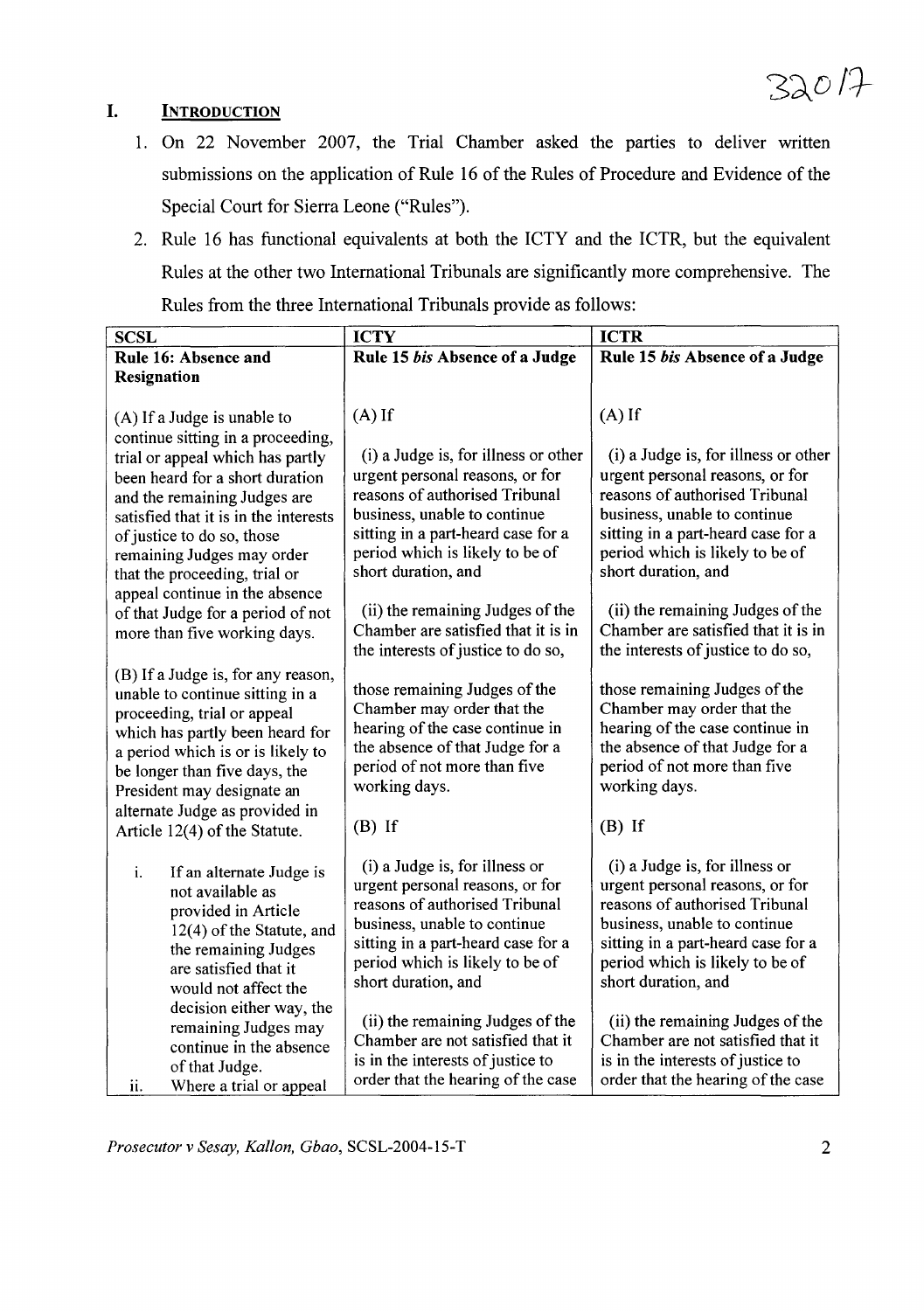## 32018

| <b>SCSL</b>                                           | <b>ICTY</b>                                                     | <b>ICTR</b>                                                         |
|-------------------------------------------------------|-----------------------------------------------------------------|---------------------------------------------------------------------|
| chamber proceeds in the                               | continue in the absence of that                                 | continue in the absence of that                                     |
| absence of one Judge,                                 | Judge, then                                                     | Judge, then                                                         |
| in the event that the                                 |                                                                 |                                                                     |
| decision is split evenly                              | (a) those remaining Judges of                                   | (a) those remaining Judges of                                       |
| a new proceeding, trial                               | the Chamber may                                                 | the Chamber may                                                     |
| or appeal shall be                                    | nevertheless conduct those                                      | nevertheless conduct those                                          |
| ordered.                                              | matters which they are                                          | matters which they are                                              |
|                                                       | satisfied it is in the                                          | satisfied it is in the                                              |
| (C) If a Judge is, for any reason,                    | interests of justice that they                                  | interests of justice that they                                      |
| unable to sit in a proceeding,                        | be disposed of                                                  | be disposed of                                                      |
| trial or appeal which has not yet                     | notwithstanding the                                             | notwithstanding the                                                 |
| been heard but has been                               | absence of that Judge, and                                      | absence of that Judge, and                                          |
| scheduled, the President may                          | (b) the remaining Judges of the                                 | (b) the Presiding Judge may                                         |
| designate an alternate Judge as                       | Chamber may adjourn the                                         | adjourn the proceedings.                                            |
| provided in Article 12 (4) of the                     | proceedings.                                                    |                                                                     |
| Statute.                                              |                                                                 | (C) If, by reason of death, illness,                                |
|                                                       | (C) If a Judge is, for any reason,                              | resignation from the Tribunal,                                      |
| (D) A Judge who decides to                            | unable to continue sitting in a<br>part-heard case for a period | non-reelection, non-extension of<br>term of office or for any other |
| resign shall give notice of his                       | which is likely to be longer than                               | reason, a Judge is unable to                                        |
| resignation in writing to the                         | of a short duration, the remaining                              | continue sitting in a part-heard                                    |
| President, who shall transmit it                      | Judges of the Chamber shall                                     | case for a period which is likely                                   |
| to the Secretary-General of the                       | report to the President who may                                 | to be longer than of a short                                        |
| United Nations and the<br>Government of Sierra Leone. | assign another Judge to the case                                | duration, the Presiding Judge                                       |
|                                                       | and order either a rehearing or                                 | shall report to the President who                                   |
|                                                       | continuation of the proceedings                                 | may assign another Judge to the                                     |
|                                                       | from that point. However, after                                 | case and order either a rehearing                                   |
|                                                       | the opening statements provided                                 | or continuation of the                                              |
|                                                       | for in Rule 84, or the beginning                                | proceedings from that point.                                        |
|                                                       | of the presentation of evidence                                 | However, after the opening                                          |
|                                                       | pursuant to Rule 85, the                                        | statements provided for in Rule                                     |
|                                                       | continuation of the proceedings                                 | 84, or the beginning of the                                         |
|                                                       | can only be ordered with the                                    | presentation of evidence pursuant                                   |
|                                                       | consent of all the accused, except                              | to Rule 85, the continuation of                                     |
|                                                       | as provided for in paragraphs (D)                               | the proceedings can only be                                         |
|                                                       | and $(G)$ .                                                     | ordered with the consent of the                                     |
|                                                       |                                                                 | accused, except as provided for                                     |
|                                                       | (D) If, in the circumstances                                    | in paragraph $(D)$ .                                                |
|                                                       | mentioned in the last sentence of                               |                                                                     |
|                                                       | paragraph $(C)$ , an accused                                    | (D) If, in the circumstances<br>mentioned in the last sentence of   |
|                                                       | withholds his consent, the                                      |                                                                     |
|                                                       | remaining Judges may<br>nonetheless decide whether or           | paragraph (C), an accused<br>withholds his consent, the             |
|                                                       | not to continue the proceedings                                 | remaining Judges may                                                |
|                                                       | before a Trial Chamber with a                                   | nonetheless decide to continue                                      |
|                                                       | substitute Judge if, taking all the                             | the proceedings before a Trial                                      |
|                                                       | circumstances into account, they                                | Chamber with a substitute Judge                                     |
|                                                       | determine unanimously that                                      | if, taking all the circumstances                                    |
|                                                       | doing so would serve the                                        | into account, they determine                                        |
|                                                       | interests of justice. This decision                             | unanimously that doing so would                                     |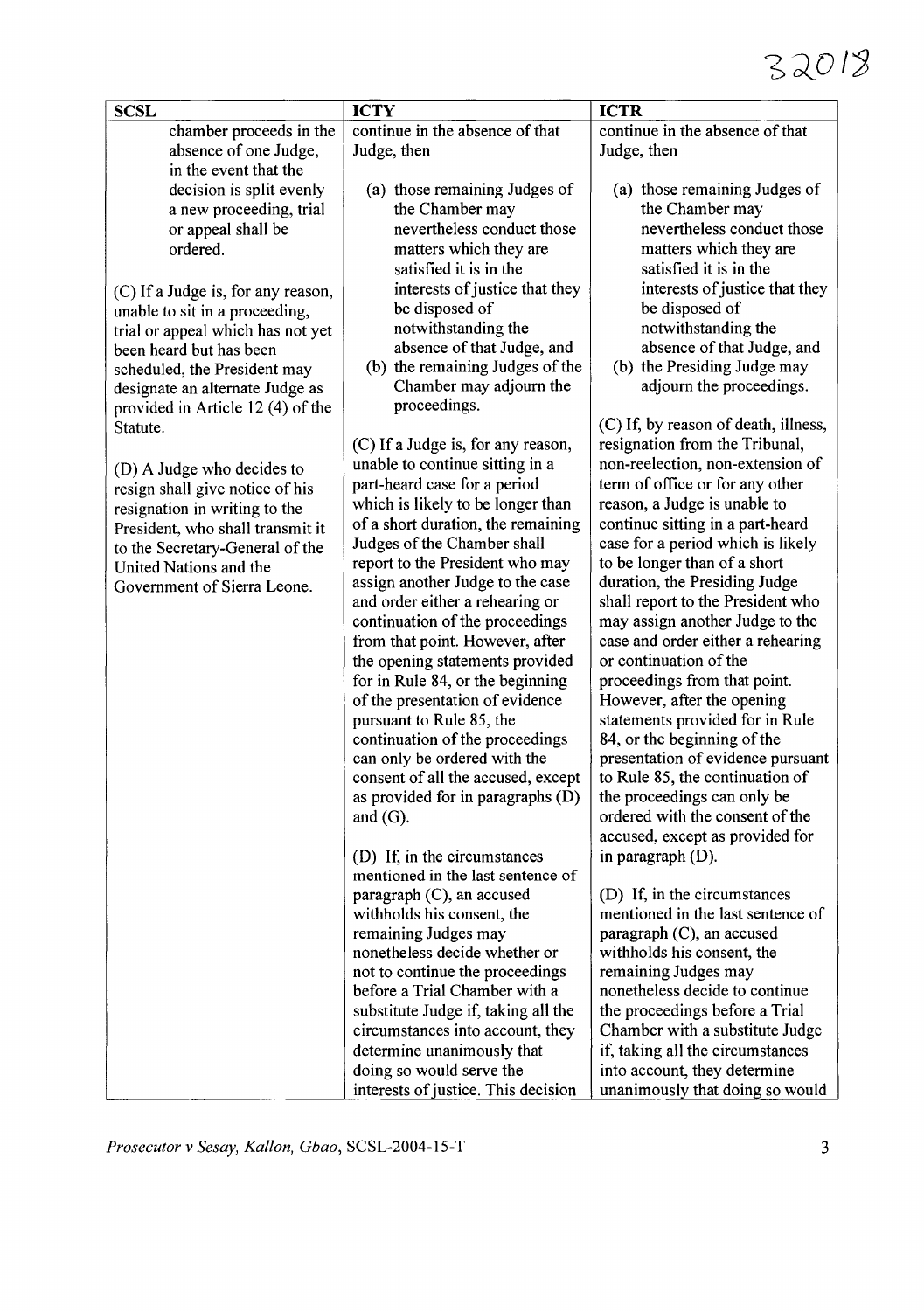## $32019$

| <b>SCSL</b> | <b>ICTY</b>                                                                                                                                                                                                                                                                                                                                                                                                                                                                                      | <b>ICTR</b>                                                                                                                                                                                                                                                                                                                                                                                                                                                                                      |
|-------------|--------------------------------------------------------------------------------------------------------------------------------------------------------------------------------------------------------------------------------------------------------------------------------------------------------------------------------------------------------------------------------------------------------------------------------------------------------------------------------------------------|--------------------------------------------------------------------------------------------------------------------------------------------------------------------------------------------------------------------------------------------------------------------------------------------------------------------------------------------------------------------------------------------------------------------------------------------------------------------------------------------------|
|             | is subject to appeal directly to a<br>full bench of the Appeals<br>Chamber by either party. If no<br>appeal is taken from the decision<br>to continue proceedings with a<br>substitute Judge or the Appeals<br>Chamber affirms that decision,<br>the President shall assign to the<br>existing bench a Judge, who,<br>however, can join the bench only<br>after he or she has certified that<br>he or she has familiarised himself<br>or herself with the record of the<br>proceedings. Only one | serve the interests of justice. This<br>decision is subject to appeal<br>directly to a full bench of the<br>Appeals Chamber by either party.<br>If no appeal is taken or the<br>Appeals Chamber affirms the<br>decision of the Trial Chamber,<br>the President shall assign to the<br>existing bench a Judge, who,<br>however, can join the bench only<br>after he or she has certified that<br>he or she has familiarised himself<br>or herself with the record of the<br>proceedings. Only one |
|             | substitution under this paragraph<br>may be made.                                                                                                                                                                                                                                                                                                                                                                                                                                                | substitution under this paragraph<br>may be made.                                                                                                                                                                                                                                                                                                                                                                                                                                                |
|             | (E) For the purposes of<br>paragraphs $(C)$ and $(D)$ , due<br>consideration shall be given to<br>paragraph 6 of Article 12 of the<br>Statute.<br>(F) Appeals under paragraph (D)<br>shall be filed within seven days                                                                                                                                                                                                                                                                            | (E) Appeals under paragraph (D)<br>shall be filed within seven days<br>of filing of the impugned<br>decision. When such decision is<br>rendered orally, this time-limit<br>shall run from the date of the oral<br>decision, unless                                                                                                                                                                                                                                                               |
|             | of filing of the impugned<br>decision. When such decision is<br>rendered orally, this time-limit<br>shall run from the date of the oral<br>decision, unless<br>(i) the party challenging the                                                                                                                                                                                                                                                                                                     | (i) the party challenging the<br>decision was not present or<br>represented when the decision<br>was pronounced, in which case<br>the time-limit shall run from the<br>date on which the challenging<br>party is notified of the oral                                                                                                                                                                                                                                                            |
|             | decision was not present or<br>represented when the decision<br>was pronounced, in which case<br>the time-limit shall run from the<br>date on which the challenging<br>party is notified of the oral<br>decision; or                                                                                                                                                                                                                                                                             | decision; or<br>(ii) the Trial Chamber has<br>indicated that a written decision<br>will follow, in which case, the<br>time-limit shall run from the<br>filing of the written decision.                                                                                                                                                                                                                                                                                                           |
|             | (ii) the Trial Chamber has<br>indicated that a written decision<br>will follow, in which case, the<br>time-limit shall run from the<br>filing of the written decision.<br>(G) If, in a trial where a reserve<br>Judge has been assigned in<br>accordance with Rule 15 ter, a                                                                                                                                                                                                                     | (F) In case of illness or an<br>unfilled vacancy or in any other<br>similar circumstances, the<br>President may, if satisfied that it<br>is in the interests of justice to do<br>so, authorise a Chamber to<br>conduct routine matters, such as<br>the delivery of decisions, in the<br>absence of one or more of its                                                                                                                                                                            |
|             | Judge is unable to continue                                                                                                                                                                                                                                                                                                                                                                                                                                                                      | members.                                                                                                                                                                                                                                                                                                                                                                                                                                                                                         |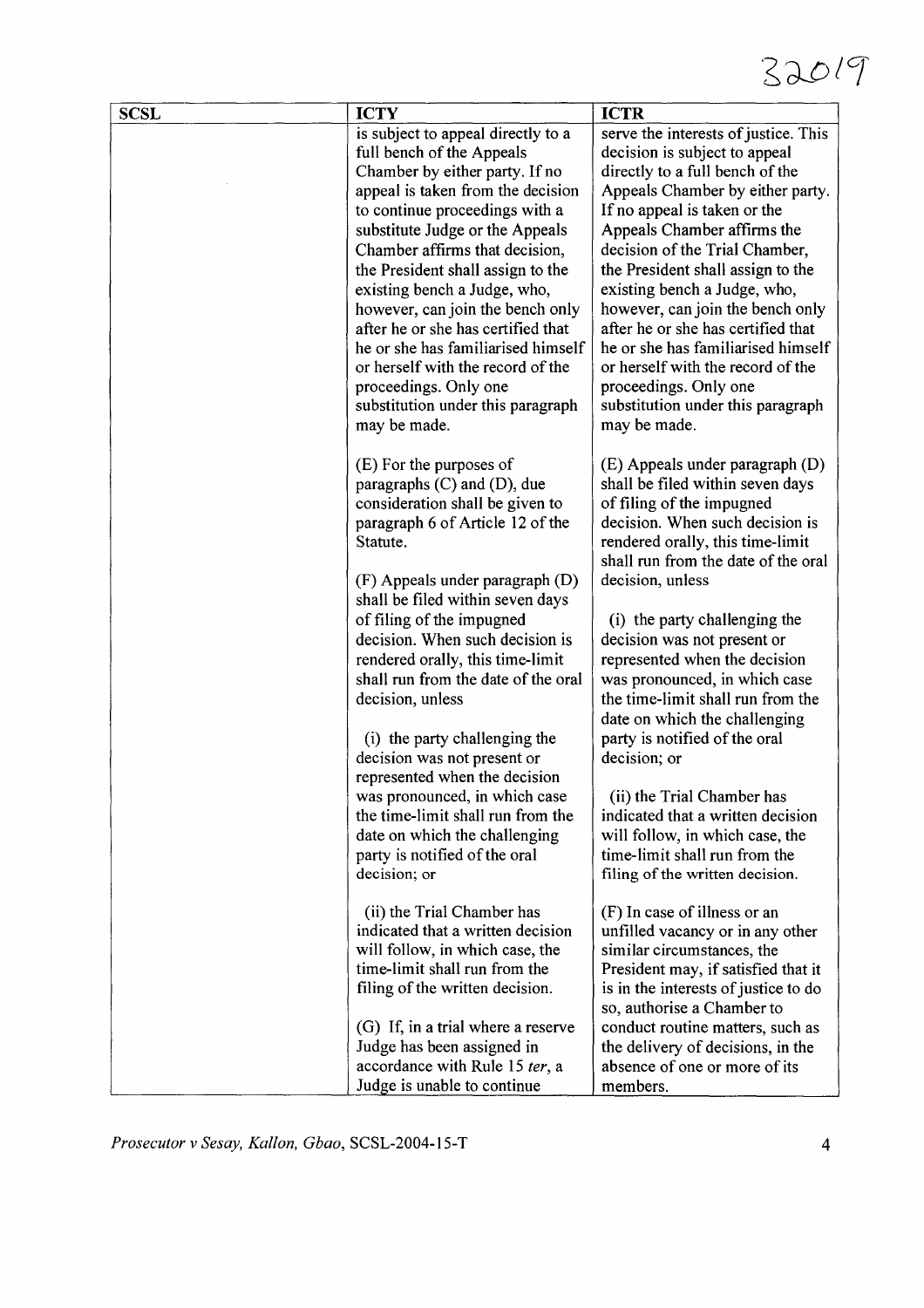| <b>SCSL</b> | <b>ICTY</b>                                                                                                                           | <b>ICTR</b> |
|-------------|---------------------------------------------------------------------------------------------------------------------------------------|-------------|
|             | sitting and a substitute Judge is                                                                                                     |             |
|             | not assigned pursuant to                                                                                                              |             |
|             | paragraphs $(C)$ or $(D)$ , the trial                                                                                                 |             |
|             | shall continue with the reserve                                                                                                       |             |
|             | Judge replacing the Judge who is                                                                                                      |             |
|             | unable to continue sitting.                                                                                                           |             |
|             | (H) In case of illness or an<br>unfilled vacancy or in any other<br>similar circumstances, the<br>President may, if satisfied that it |             |
|             | is in the interests of justice to do                                                                                                  |             |
|             | so, authorise a Chamber to                                                                                                            |             |
|             | conduct routine matters, such as                                                                                                      |             |
|             | the delivery of decisions, in the                                                                                                     |             |
|             | absence of one or more of its                                                                                                         |             |
|             | members.                                                                                                                              |             |

- 3. The Rules of all three Tribunals state that a trial may continue in the absence of a judge for not more than five working days, and this is not in issue. The use of the permissive form, "may," carries on throughout Rule 16 of the Special Court.
- 4. At both the ICTY and the ICTR the Rules specifically provide that a trial can continue in the absence of a judge for longer than five days where the accused consent, and where the accused withholds consent the trial may continue before the Chamber, with a substitute judge, if the Trial Chamber unanimously determines that it is in the interest of justice to do so. Such a decision of the Trial Chamber is subject to appeal directly to a full bench of the Appeals Chamber.

#### II. **INTERPRETING THE STATUTE AND THE RULES**

5. The Statute of the Special Court for Sierra Leone ("Statute") is silent on what, if any, measures should be invoked in the event a Judge of a Trial Chamber is unable to continue sitting. However, the composition of the Chambers is legislated by Article 12 of the Statute:

#### Article 12 Composition of the Chambers

1. The Chambers shall be composed of not less than eight (8) or more than eleven (11) independent judges, who shall serve as follows:

#### a. Three judges shall serve in the Trial Chamber, of whom

*Prosecutor v Sesay, Kallon, Gbao, SCSL-2004-15-T* 5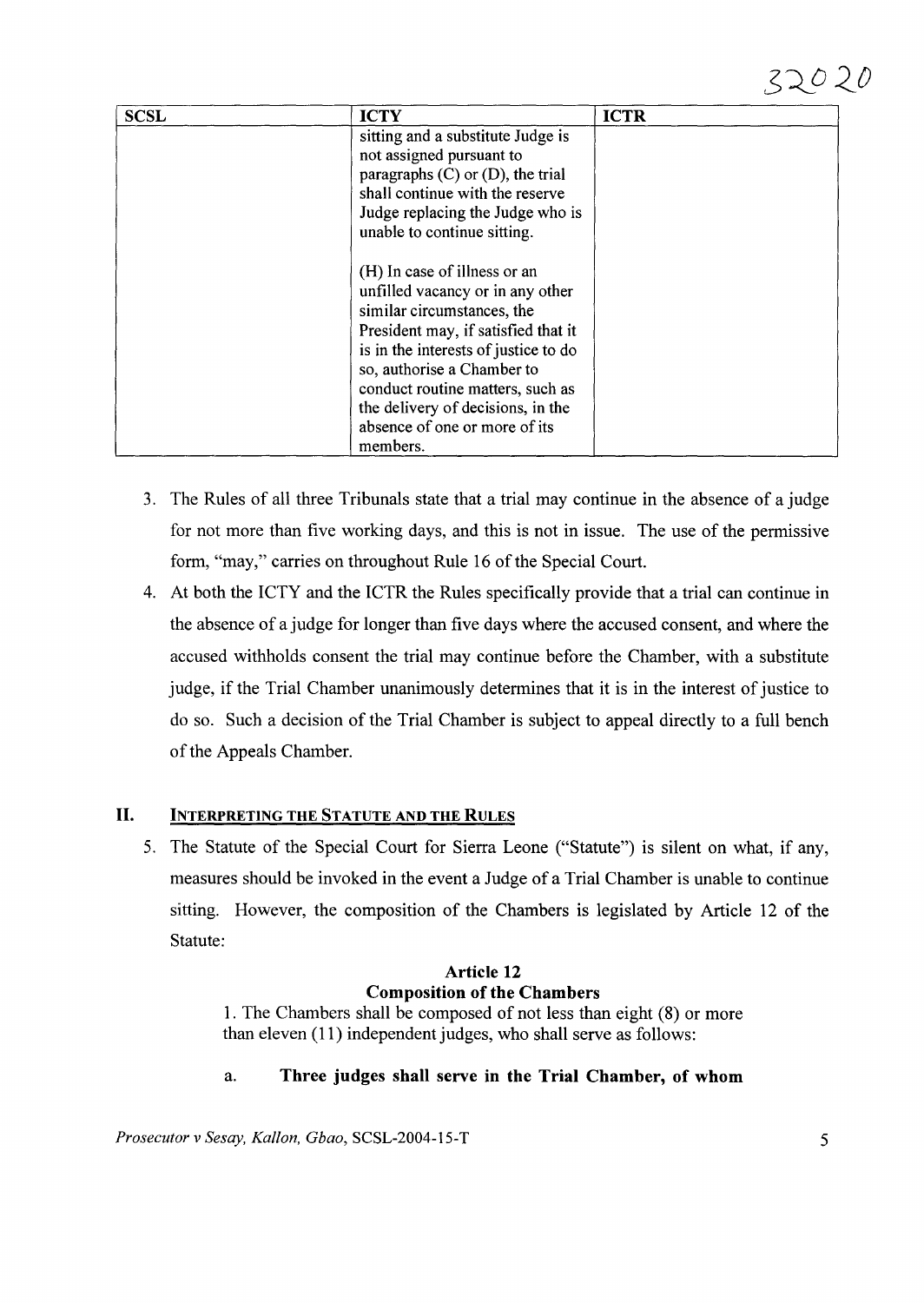**one shall be a judge appointed by the Government of Sierra Leone,** and two judges appointed by the Secretary-General of the United Nations (hereinafter "the Secretary-General"). [emphasis added]

b. Five judges shall serve in the Appeals Chamber, of whom two shall be judges appointed by the Government of Sierra Leone, and three judges appointed by the Secretary-General.

2. Each judge shall serve only in the Chamber to which he or she has been appointed.

3. The judges of the Appeals Chamber and the judges of the Trial Chamber, respectively, shall elect a presiding judge who shall conduct the proceedings in the Chamber to which he or she was elected. The presiding judge of the Appeals Chamber shall be the President of the Special Court.

4. If, at the request of the President of the Special Court, an alternate judge or judges have been appointed by the Government of Sierra Leone or the Secretary-General, the presiding judge of a Trial Chamber or the Appeals Chamber shall designate such an alternate judge to be present at each stage of the trial and to replace a judge if that judge is unable to continue sitting.

- 6. Although alternate Judges are contemplated by the Statute, no alternate Judge was appointed to Trial Chamber I and the Statute only refers to the circumstance where the alternate Judge has been "present at each stage of the Trial." Article 12 differs from Rule 16 in the use of the mandatory "shall": "Three judges *shall* serve in the Trial Chamber, of whom one *shall* be appointed by the Government of Sierra Leone...."<sup>1</sup> [italics added]
- 7. The Rules are a form of subordinate legislation, provision for their existence is granted by Article 14 of the Statute and the capacity to amend the Rules is also authorized by Article 14. Rules are drafted to serve the function of carrying out the purpose of the Statute in a fair and efficient manner.<sup>2</sup> Though the Special Court for Sierra Leone

<sup>&</sup>lt;sup>1</sup> Mandatory language may, nonetheless, be directory: "The 'language of a statute, however mandatory in form, may be deemed directory whenever legislative purpose can be best carried out by [adopting a directory] construction' (82 *Corpus Juris Secundum* (Brooklyn 1990), pp. 871-872, stating also, at p. 969 that "a statute may be mandatory in some respects, and directory in others", also see *Craies in Statute Law,* 7th ed. (London, 1971), pp. 62, 249-250, and 260-271)," quoted in Khan and Dixon, *Archbold International Criminal Courts: Practice, Procedure and Evidence,* 2005, p. 169, para. 5-49.

<sup>2</sup> See Khan and Dixon, *Archbold International Criminal Courts: Practice, Procedure and Evidence,* 2005, p. 157, para. 5-19: "The Rules of Procedure and Evidence of both ad hoc Tribunals and the ICC are meant to give effect to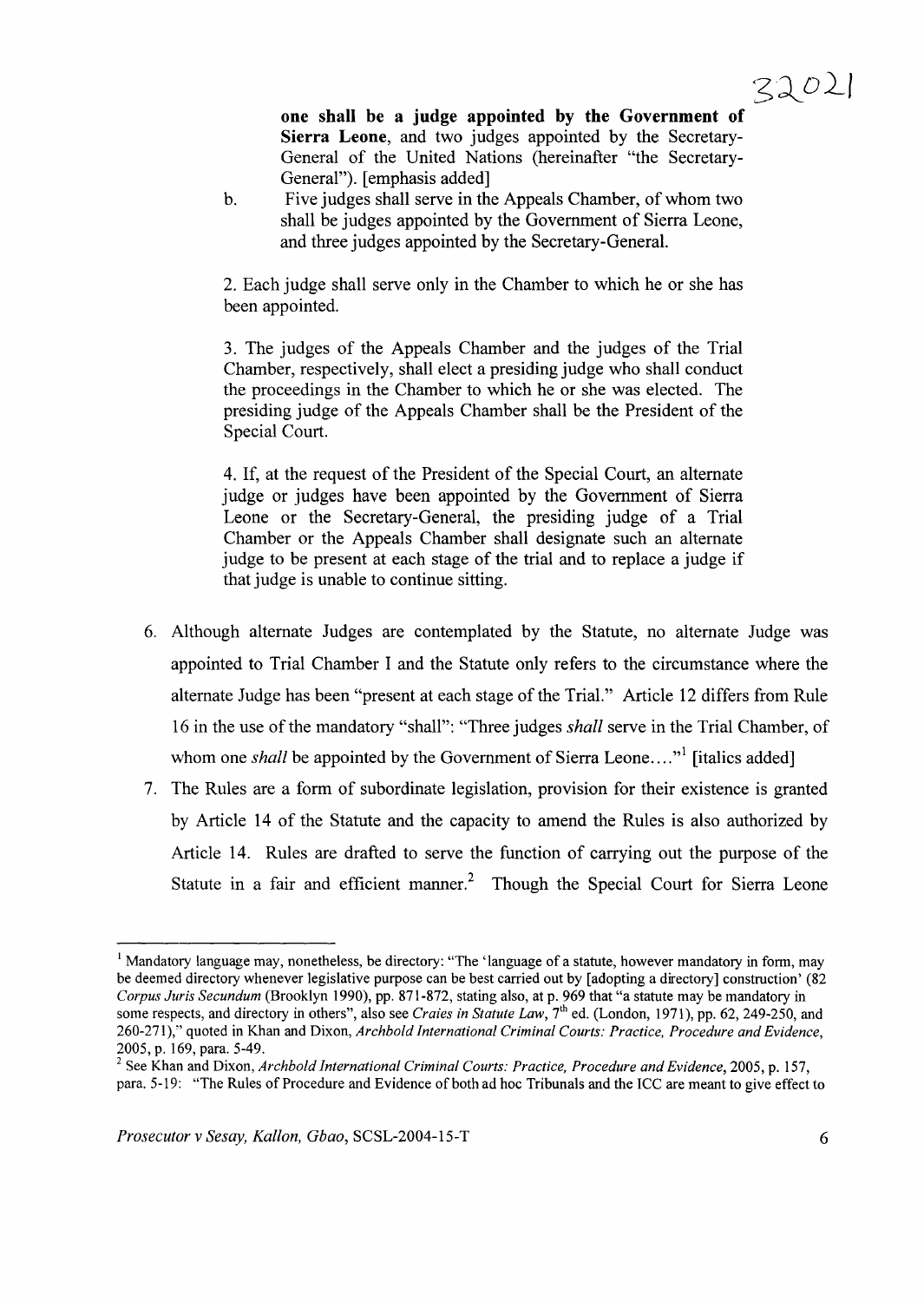### 32022

("SCSL") began operation with the same rules as the ICTR, many of them have been amended by the SCSL judges, in some cases removing detailed provisions from the ICTR versions and thus allowing greater flexibility for SCSL Trial Chambers. Nonetheless, Rule l6(B)(i) does include a special provision permitting a Trial Chamber to continue a proceeding in the absence of a Judge for more than five working days where "the remaining Judges are satisfied that it would not affect the decision either way...."

8. The phrase "would not affect the decision either way," when read in the context of the entire Rule, takes on the meaning "would not affect the *fairness* of the decision" because Rule l6(B)(ii) already contemplates a split decision:

> Where a trial or appeal chamber proceeds in the absence of one Judge, in the event that the decision is split evenly a new proceeding, trial or appeal shall be ordered.

- 9. The test cannot be whether the two remaining Judges are *ad idem* on all issues, that would require prejudging the case before it has concluded and would ignore the result specifically provided for in Rule 16(B)(ii), a split decision. The test that should be applied is whether the two judges are satisfied that the absence of the third Judge would not affect the fairness of the decision.
- 10. The above comments are consistent with the language of the Statute. Unanticipated circumstances arise, illness, death, and other events, which prevent functions from being carried out. The obligations created by the Statute are that, when constituted, a Trial Chamber shall be composed of three Judges, one of whom shall be appointed by the Government of Sierra Leone. A Rule which allows for a trial to continue in the absence of a Judge, where that Judge is unable to continue, is not inconsistent with that provision.
- 11. The Rules of the ICTY and ICTR stipulate that an alternate Judge be appointed when a Judge will be absent for more than five working days, and then provide for further scenarios, including circumstances where the accused consents to the trial continuing with the alternate Judge and where consent is withheld.
- 12. Rule 16 provides no such qualification. The life span of the SCSL was always intended to be limited, and the Rules are an expression of the need to establish a Tribunal that

their Statutes. The Statutes have primacy, however, as the constitutive instruments establish the Tribunals and the ICC. The Rules of Procedure and Evidence are meant to facilitate the achievement of the Statutes objectives."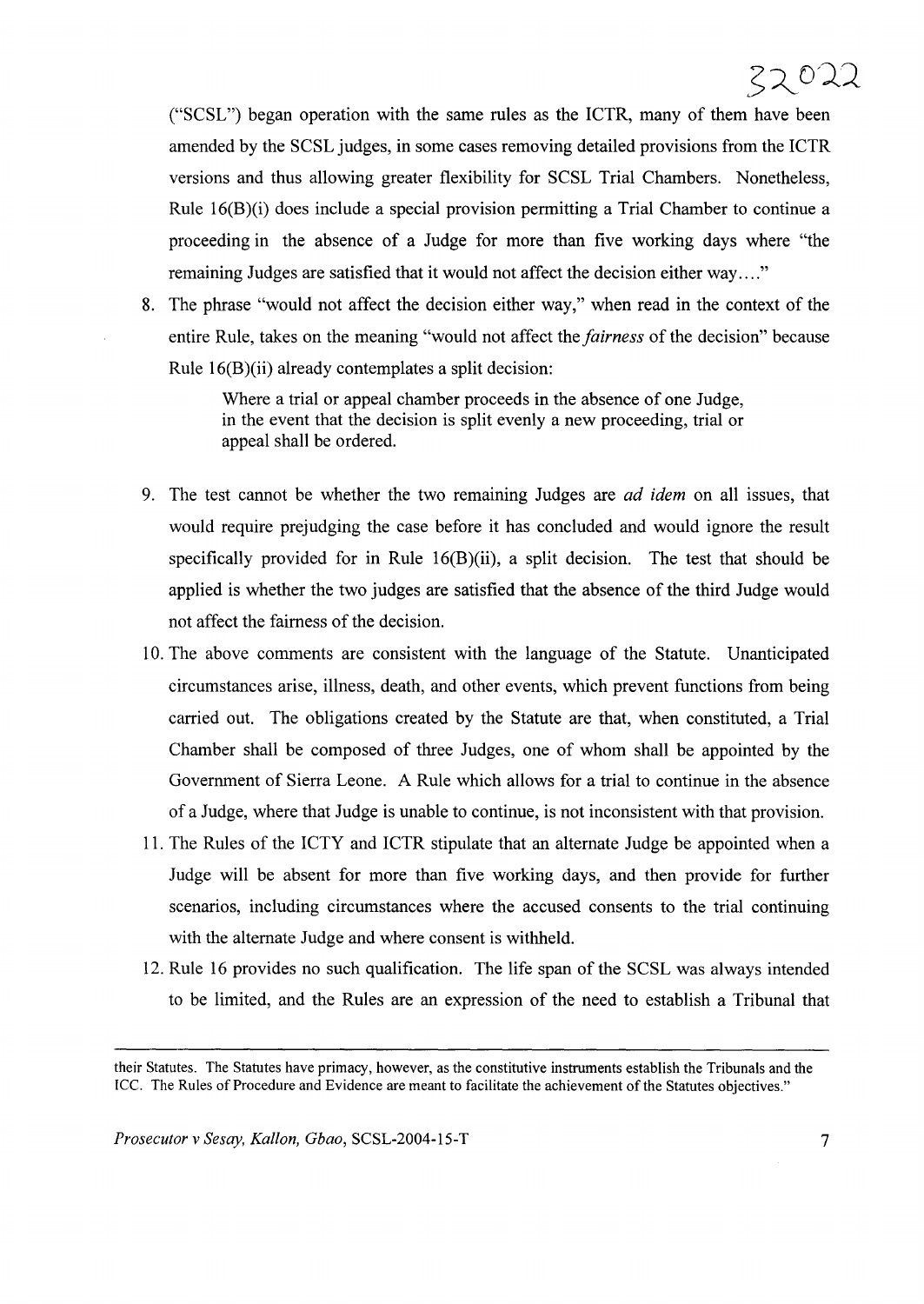fairly and efficiently serves justice. Where accused persons consent to a trial continuing before two Judges pursuant to Rule 16(B), there is no apparent prejudice. Their appellate remedies remain unchanged and their Article 17 right to a fair hearing and to be tried without undue delay is complied with.

- 13. Where a Judge is absent for less than five working days Rule l6(A) states that if the remaining Judges are satisfied that it is in the interests of justice to do so, then the remaining Judges may order the trial to continue.
- 14. Rule 16(A) is silent on what steps must be completed by the absent Judge before he can resume his or her functions. No provision is made for having the absent Judge certify that he or she has read the transcript of the days they were absent, nor is any other requirement imposed. This is no different from Rules 15 *bis* of the ICTY and ICTR. It is expected that Judges who have absented themselves from the trial would undertake all measures to inform themselves of the proceedings that took place in their absence.
- 15. Rule l6(B) of the SCSL does not impose any obligations on the Judge who was absent for more than five working days. However, the logic is the same as with Rule 16(A). Any person qualified to be a Judge pursuant to Article 13 of the Statute, defined as a person "of high moral character, impartiality and integrity," would be expected to fully apprise themselves of the proceedings that took place in their absence.
- 16. In the event a Judge is absent, for any reason, from the trial for a period of more than five working days, and within a reasonable period of time is able to resume sitting, then he or she should be permitted to resume sitting and that Judge ought to take all measures to apprise him or herself of the matters heard and considered during their absence. Where the absent Judge is unable to resume sitting, then the remaining Judges may continue the trial in the absence of that Judge pursuant to Rule  $16(B)$ .

#### **IV.** CONCLUSION

- 17. The Prosecution deemed it necessary to look beyond Rule 16 to provide assistance to the Trial Chamber. The following comments are offered:
	- a) Rules are generally understood to be subordinate legislation to the governing Statute, and where they are inconsistent the Statute prevails;
	- b) Article 12 of the Statute states that "Three judges shall serve in the Trial Chamber, of whom one shall be a judge appointed by the Government of Sierra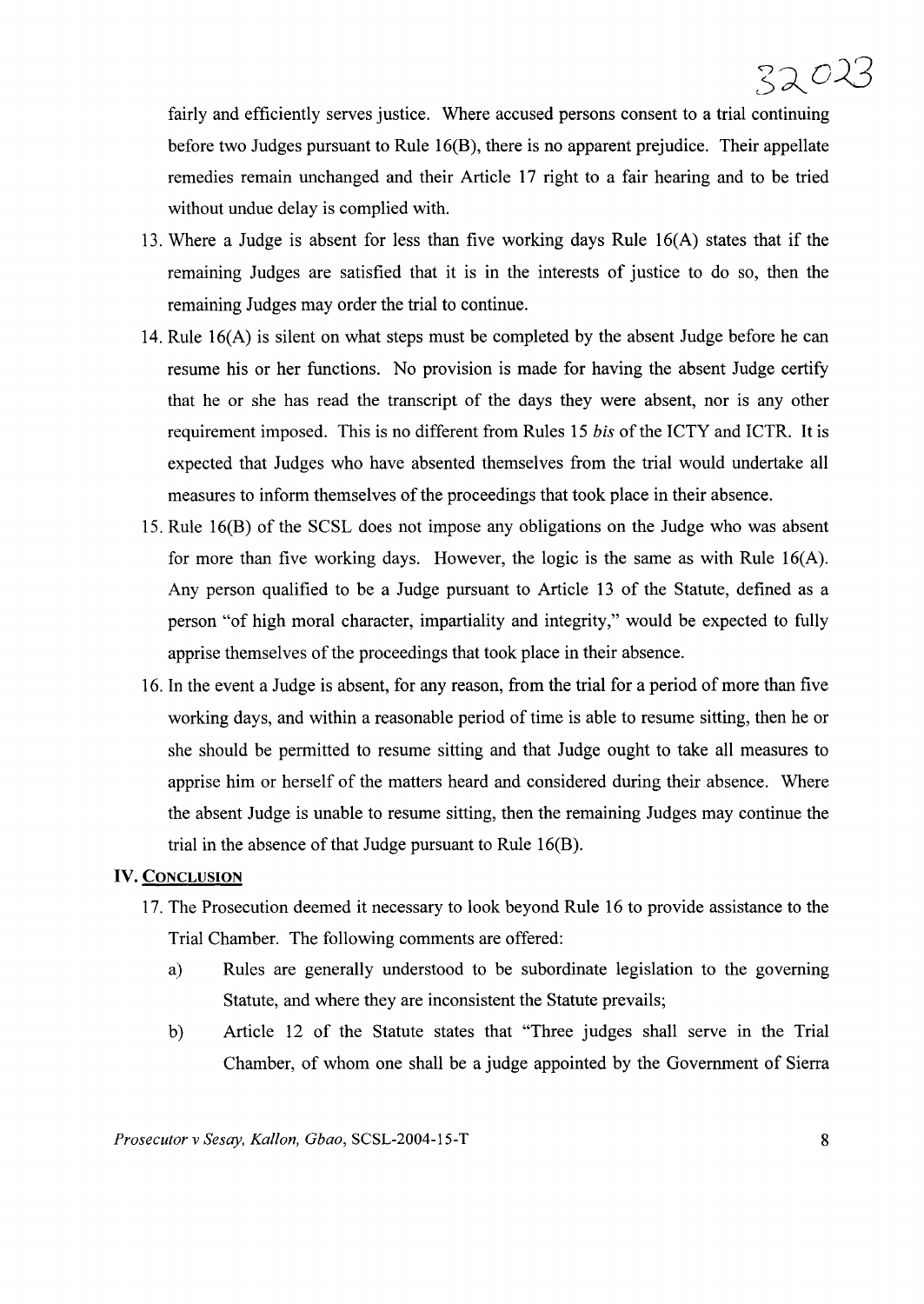

Leone...;"

- c) Rule 16(A) of the SCSL and Rules 15 *bis* (A) of the ICTY and ICTR permit a trial to continue for not more than five working days in the absence of a Judge, and none of those Rules stipulate what steps must be complied with before the absent judge can resume sitting;
- d) Rule 16(B) permits the Trial Chamber to exercise a discretion to continue sitting in the absence of a Judge for more than five working days where the remaining Judges are satisfied that the absence of the Judge would not affect the decision either way;
- e) the meaning of Rule  $16(B)$  is made clearer by Rule  $16(B)(ii)$  which contemplates a split decision. The test to be applied under Rule 16(B) is not whether the decision in the trial would be the same whether or not a Judge is absent, but whether the absence of the Judge would affect the fairness of the decision;
- t) the Rules are silent on whether a Judge is entitled to resume sitting after being absent for more than five working days. It is suggested that it would be more in keeping with Article 12 of the Statute that the absent Judge be permitted to resume sitting, in the event they are able to do so within a reasonable period of time, upon undertaking all measures to apprise him or herself of the proceedings that took place in his or her absence; and
- g) the accused's right to a fair hearing and to be tried without undue delay is of significant importance. In exercising their discretion of whether to continue the proceeding in the absence of a Judge for more than five working days, the remaining Judges should weigh whether or not the accused consent to such a course of conduct. Any consent must be an informed consent to the satisfaction of the Trial Chamber.

Filed in Freetown, 23 November 2007 For the Prosecution,

 $P$   $H \cdot H$ an

*Prosecutor* v *Sesay, Kallon, Gbao,* SCSL-2004-15-T 9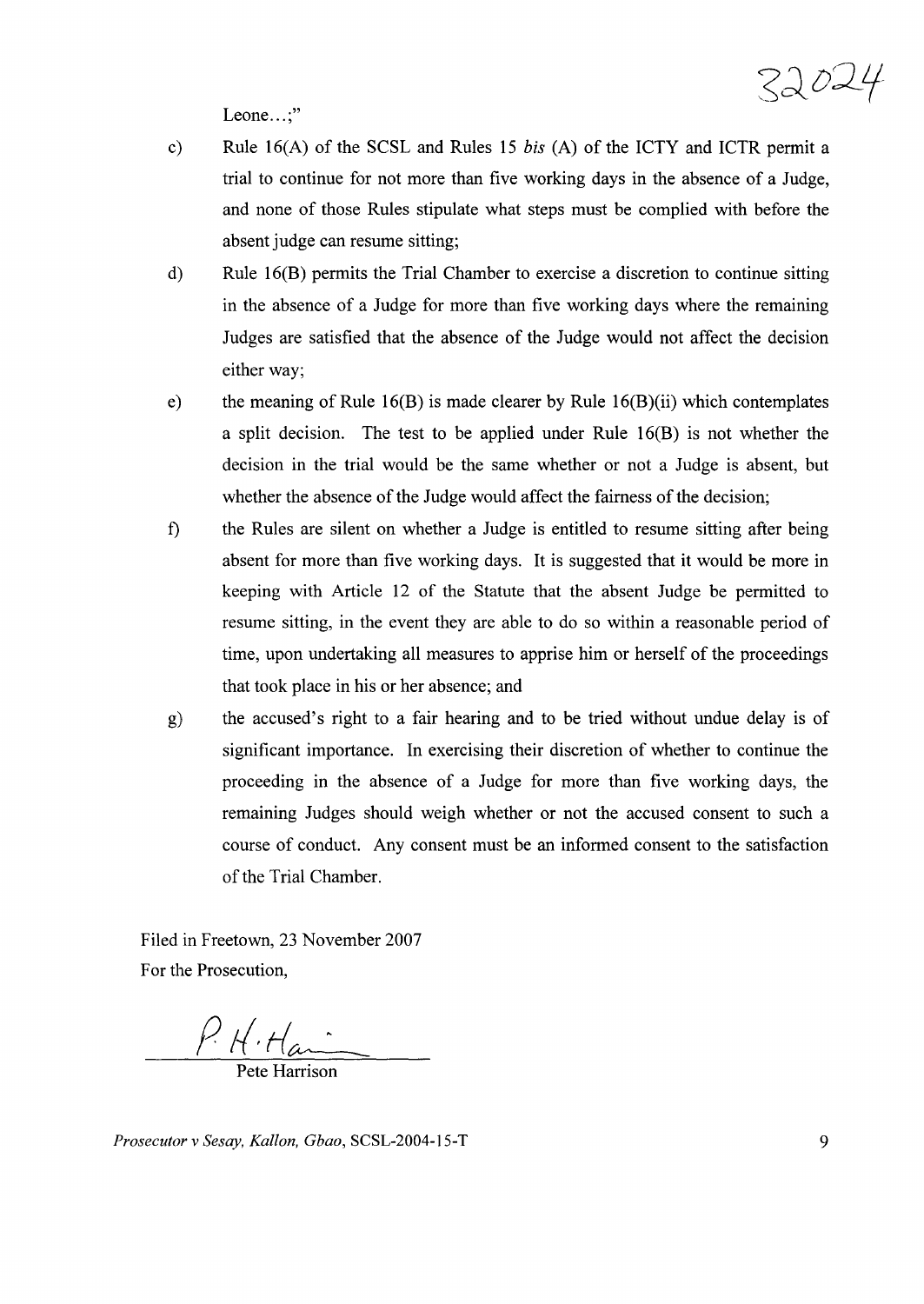32025

#### **INDEX OF AUTHORITIES**

#### **I. STATUTEANDRULES**

- 1. Statute of the Special Court for Sierra Leone, Articles 12, 13 and 14.
- 2. Rules of the Special Court for Sierra Leone, Rule 16

#### **II. OTHER AUTHORITIES**

1. Khan and Dixon, *Archbold International Criminal Courts: Practice, Procedure and* Evidence, 2005, pp. 157 and 169.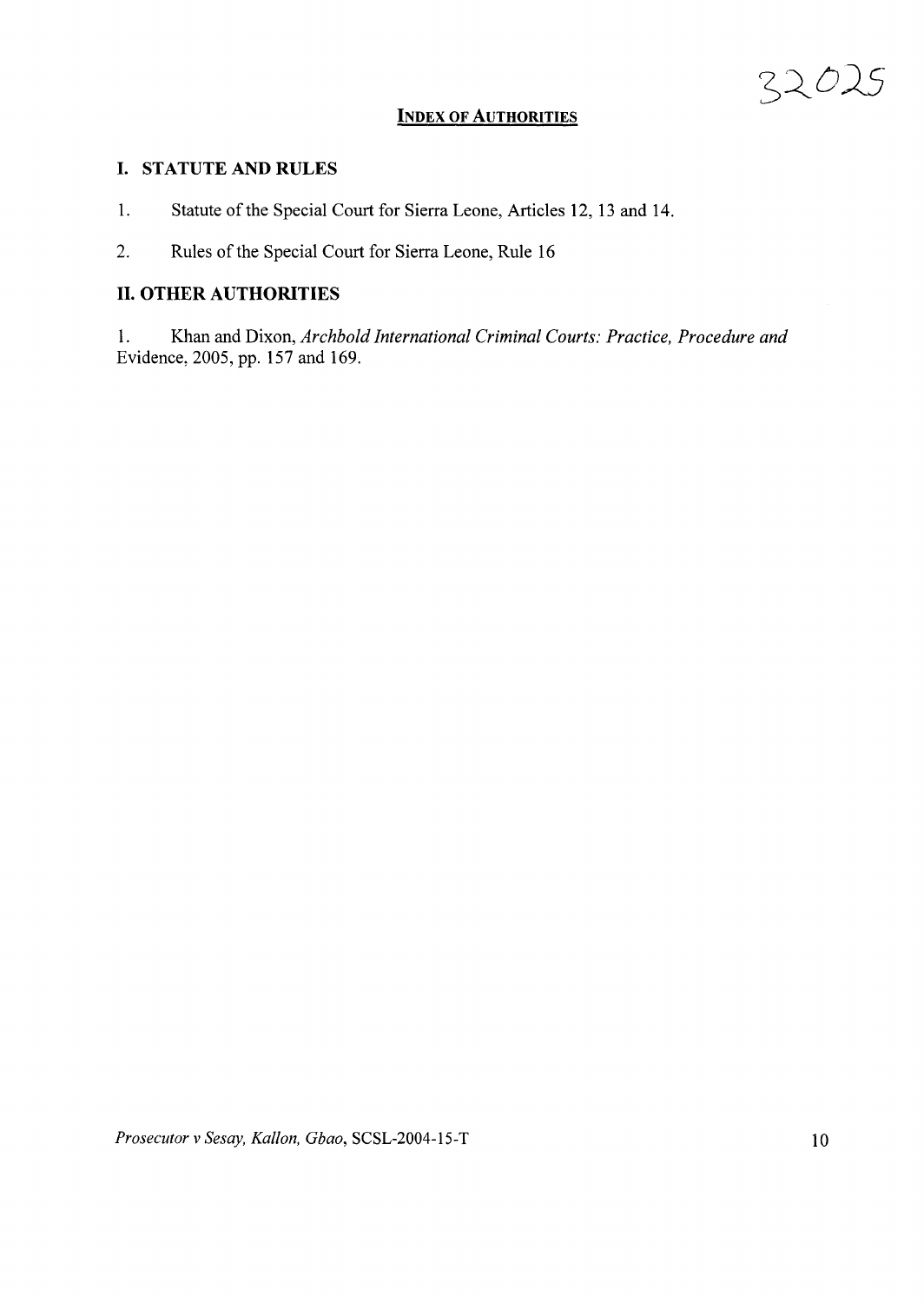32026

# **Archbold**

International Criminal Courts Practice, Procedure and Evidence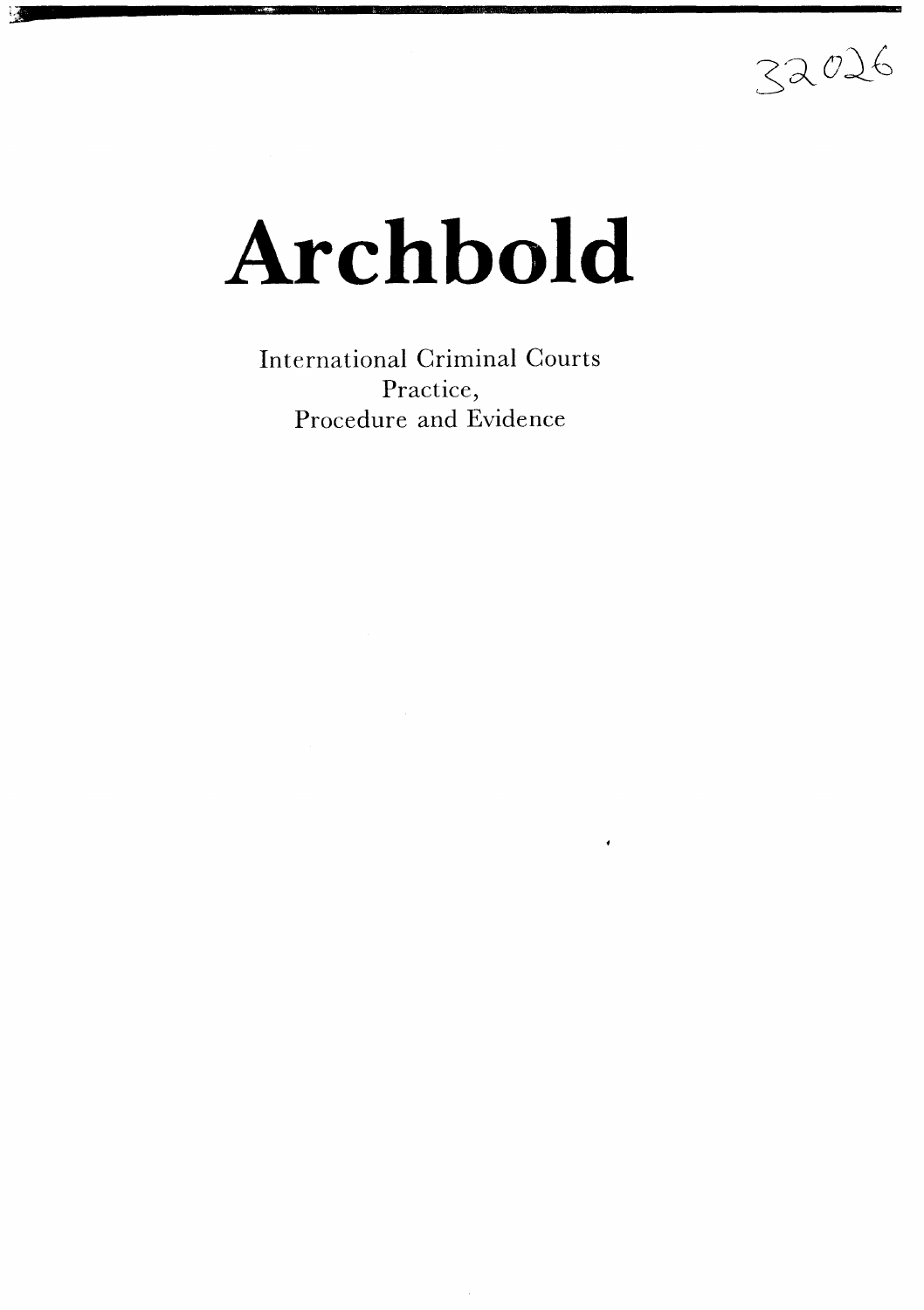$3202.$ §5-22

The Rules of Procedure and Evidence of both ad hoc Tribunals and the ICC are meant to give effect to their Statutes. The Statutes have primacy, however, as the constitutive instruments establishing the Tribunals and the ICC. The Rules of Procedure and Evidence are meant to facilitate the achievement of the Statutes objectives. Rules of procedure and Evidence cannot, however, extend the powers of a Tribunal or court beyond those envisaged by the Statute (see *Prosecutor*  $\overline{v}$ . *Mrkšić et al.*, Decision on the Motion for Release by the Accused Slavko Dorkmanovic, October 22, 1997, para. 40; *Prosecutor v. Tadic,*  $\overline{\text{Decision}}$  on the Defence Motion for interlocutory appeal on jurisdiction, October 2, 1995, para. 4).

It has been explained that "the relation of rules of practice to the **5-20** work of justice is intended to be that of a handmaid rather than mistress, and the Court ought not to be so far bound and tied by rules, which are after all only rules of general procedure, as to be compelled to do what will cause injustice in the particular case." *In re Coles and Rovenshear* ([ 1907J 1 KB 1, at 4, referred to and approved of in *Prosecutor* <sup>Z</sup>'. *Barayagwiza,* Decision (Prosecutor's Request for Review or Reconsideration), Separate Opinion of Judge Shahabuddeen, March 31, 2000, para. 53). Whilst *Coles and Ravenshear* concerned rules of civil procedure, Judge Shahabuddeen argued that "with proper caution, the idea inspiring it applies generally to all rules of procedure to temper the tendency to rely too confidently, or too simplistically, on the maxim *dura lex, sed lex".* He concluded that such an approach would not "necessarily collide ... with the general principle regulating the interpretation of penal provisions and believe that it represents the view broadly taken in all jurisdictions".

#### C. OBJECT AND PURPOSE

The first principle encapsulated in Article 31 (1) of the Vienna **5-21** Convention is that a treaty be interpreted in good faith in accordance with the ordinary meaning to be given to the terms of a treaty in their context and in light of their object and purpose.

#### **(1) Object**

The primary aims of the ICTY and the ICTR were to punish serious **5-22** violations of international humanitarian law committed on those territories, thereby contributing to national reconciliation and the restoration and maintenance of peace (see  $S/Res/955$  (1994), November 8, 1994; also see *Prosecutor v. Tadic,* Decision on the Prosecutor's Motion Requesting Protective Measures for Victims and Witnesses, August 10, 1995, para. 18). The Trial Chamber in *Delalic et al.,* Judgment, November 16, 1998, para. 170 explained

"The interpretations of the provisions must. therefore, take into consid-